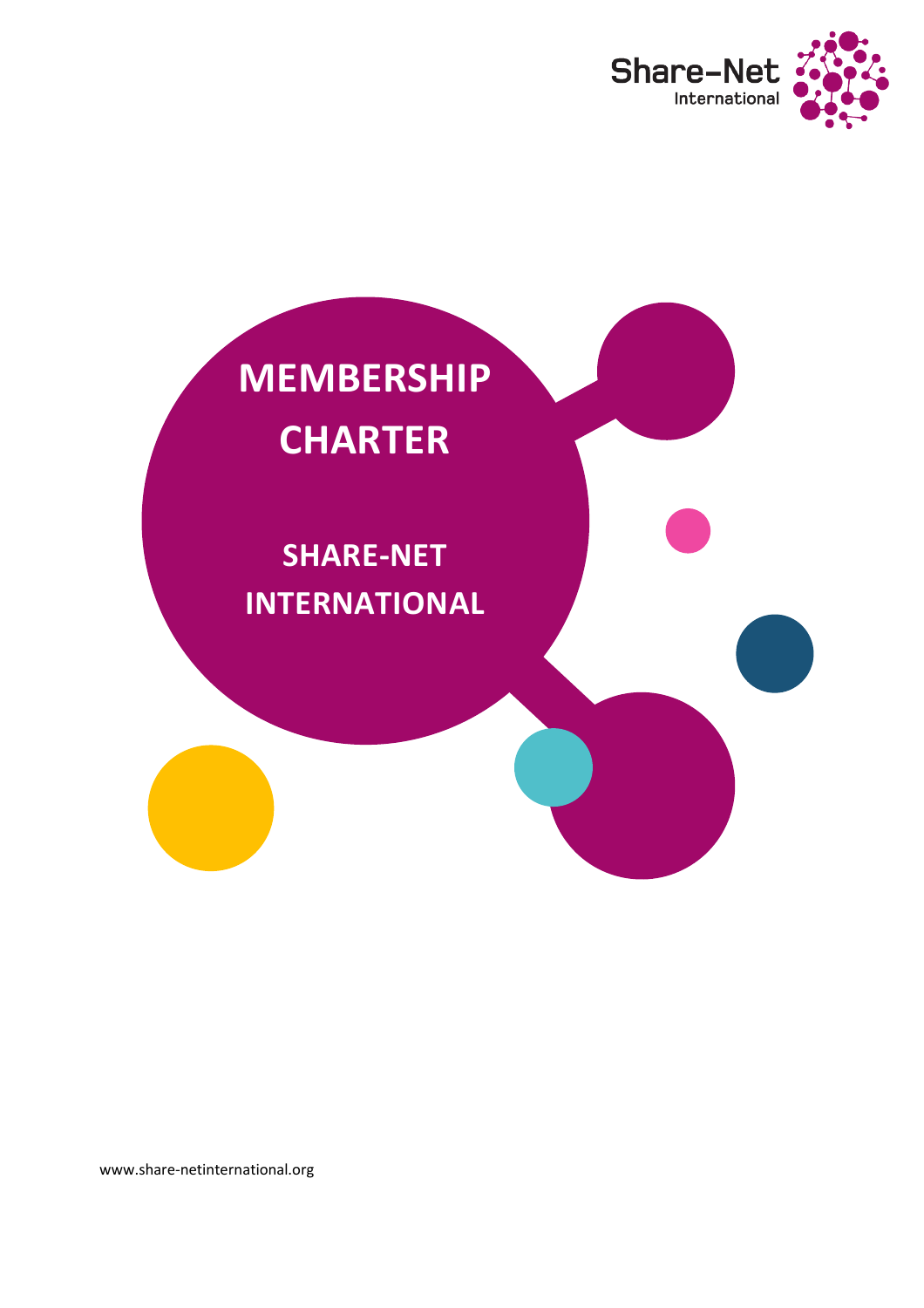## **INTRODUCTION**

The Share-Net International Charter articulates the position of unity for the members of our platform and stipulates our approach to working together and conducting ourselves. The purpose of this charter is to highlight the stance of Share-Net International and the conduct that members are expected to adhere to.

#### **ABOUT SHARE-NET INTERNATIONAL**

Share-Net International (SNI) is a membership network made up of a unique and powerful combination of NGOs and private sector parties, researchers and students, policy makers and practitioners, media outlets and advocates. Established in 2001 as the Dutch network on Sexual and Reproductive Health and Rights (SRHR), Share-Net has evolved into the international knowledge platform for SRHR. Share-Net plays an important role internationally, with country hubs in four countries (Bangladesh, Burundi, Jordan and The Netherlands). Through its unique set-up, Share-Net has been able to foster constructive dialogues, to gather evidence and to inform policies and programmes in all of its country hubs.

Share-Net International and its hubs work through Communities of Practice composed by SNI members that contribute to, discuss, share, use, and have access to evidence and knowledge-products that are most relevant to their specific areas of work for improved SRHR policies and practices.

### **OUR UNDERSTANDING OF SEXUAL AND REPRODUCTIVE HEALTH AND RIGHTS**

Sexual and reproductive health is a state of physical, emotional, mental, and social wellbeing in relation to all aspects of sexuality and reproduction, not merely the absence of disease, dysfunction, or infirmity.<sup>[1](#page-1-0)</sup> Therefore, a positive approach to sexuality and reproduction should recognise the part played by pleasurable sexual relationships, trust, and communication in the promotion of self-esteem and overall wellbeing. <sup>[2](#page-1-1)</sup>

All individuals have a right to make decisions governing their bodies and to access services that support that right. Achievement of sexual and reproductive health relies on the realisation of sexual and reproductive rights, based on the human rights of all individuals to:

- have their bodily integrity, privacy, and personal autonomy respected;
- freely define their own sexuality, including sexual orientation and gender identity and expression;
- decide whether and when to be sexually active;
- choose their sexual partners;
- have safe and pleasurable sexual experiences;
- decide whether, when, and whom to marry;

 $\overline{a}$ 

<span id="page-1-0"></span><sup>&</sup>lt;sup>1</sup> World Health Organisation, Sexual and Reproductive Health. 2020. [website]

[https://www.who.int/reproductivehealth/topics/sexual\\_health/sh\\_definitions/en/](https://www.who.int/reproductivehealth/topics/sexual_health/sh_definitions/en/)

<span id="page-1-1"></span><sup>2</sup> Starrs A, Exeh A, Barker G. Accelerate progress—sexual and reproductive health and rights for all: report of the Guttmacher–*Lancet* Commission on sexual and reproductive health and rights. Lancet. 2018. DOI: 10.1016/S0140-6736(18)30293-9.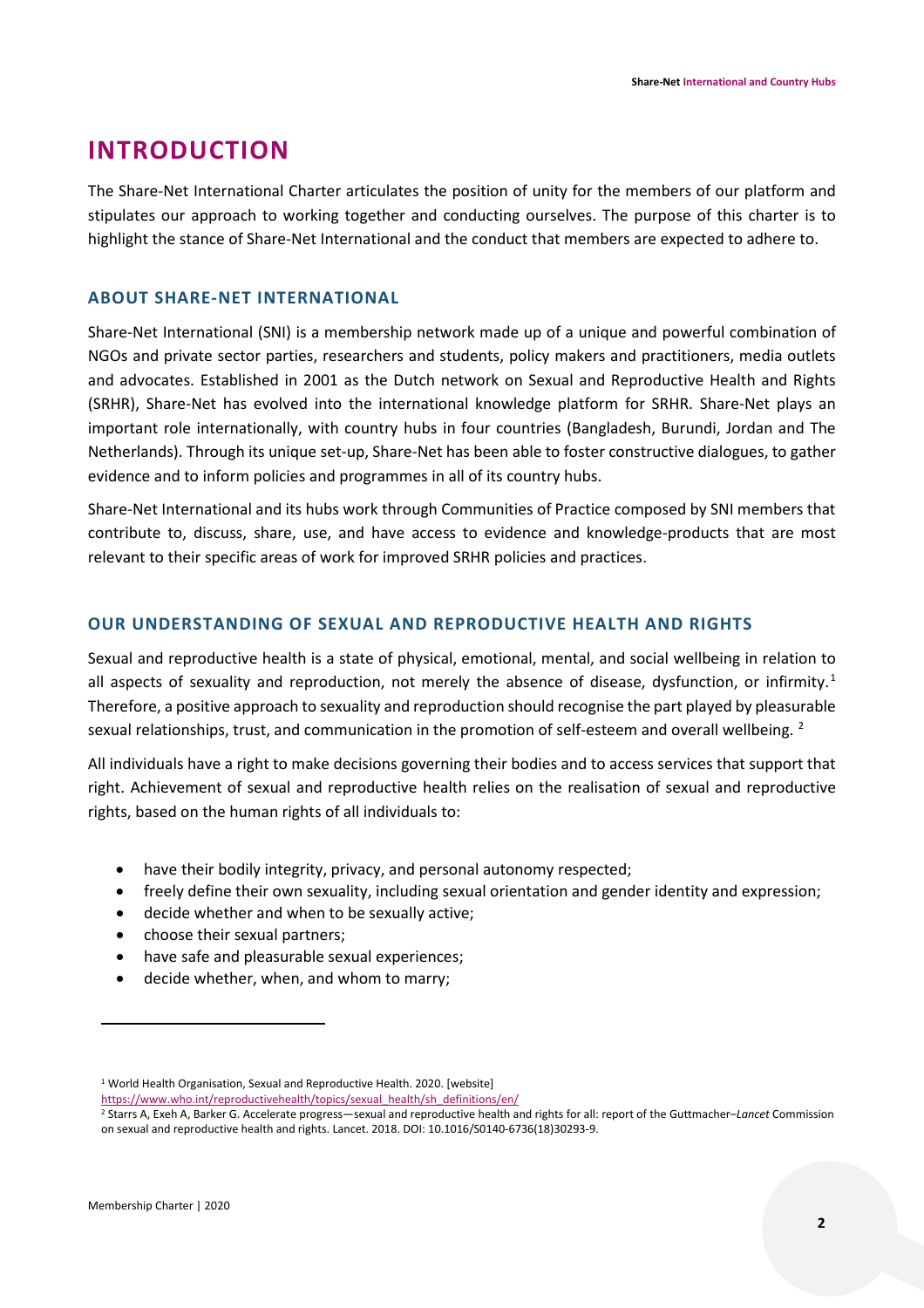- decide whether, when, and by what means to have a child or children, and how many children to have;
- have access over their lifetimes to the information, resources, services, and support necessary to achieve all the above, free from discrimination, coercion, exploitation, and violence.

# **OUR VISION**

All people have the freedom of choice, are able to make informed decisions, can take action on their sexual and reproductive health and have access to quality care to meet their sexual and reproductive health needs and rights.

# **OUR MISSION**

To strengthen linkages between research, policy and practice through sharing, generating, translating and promoting the use of knowledge for the development of better policies and practices in SRHR.

# **OUR LONG TERM GOALS**

- 1. National, sustainable and empowered Communities of Practice on SRHR are established and operational. This means that we act as a match-maker among key SRHR actors, promote interactions among them and encourage them to share knowledge to facilitate learning, and ultimately, use knowledge to improve policy and practice.
- 2. Knowledge is applied to evidence-informed SRHR programmes, policies and practices. This means that we facilitate the ability of key SRHR actors to strengthen knowledge and its application in order to improve SRHR programmes, policies and practices.

# **OUR CORE VALUES**

These core values apply to the way we work as a knowledge platform on SRHR, but also to the way we approach discussions:

- 1. Transparency
- 2. Diversity
- 3. Collaboration
- 4. Participation
- 5. Integrity
- 6. Security
- 7. Right-based approach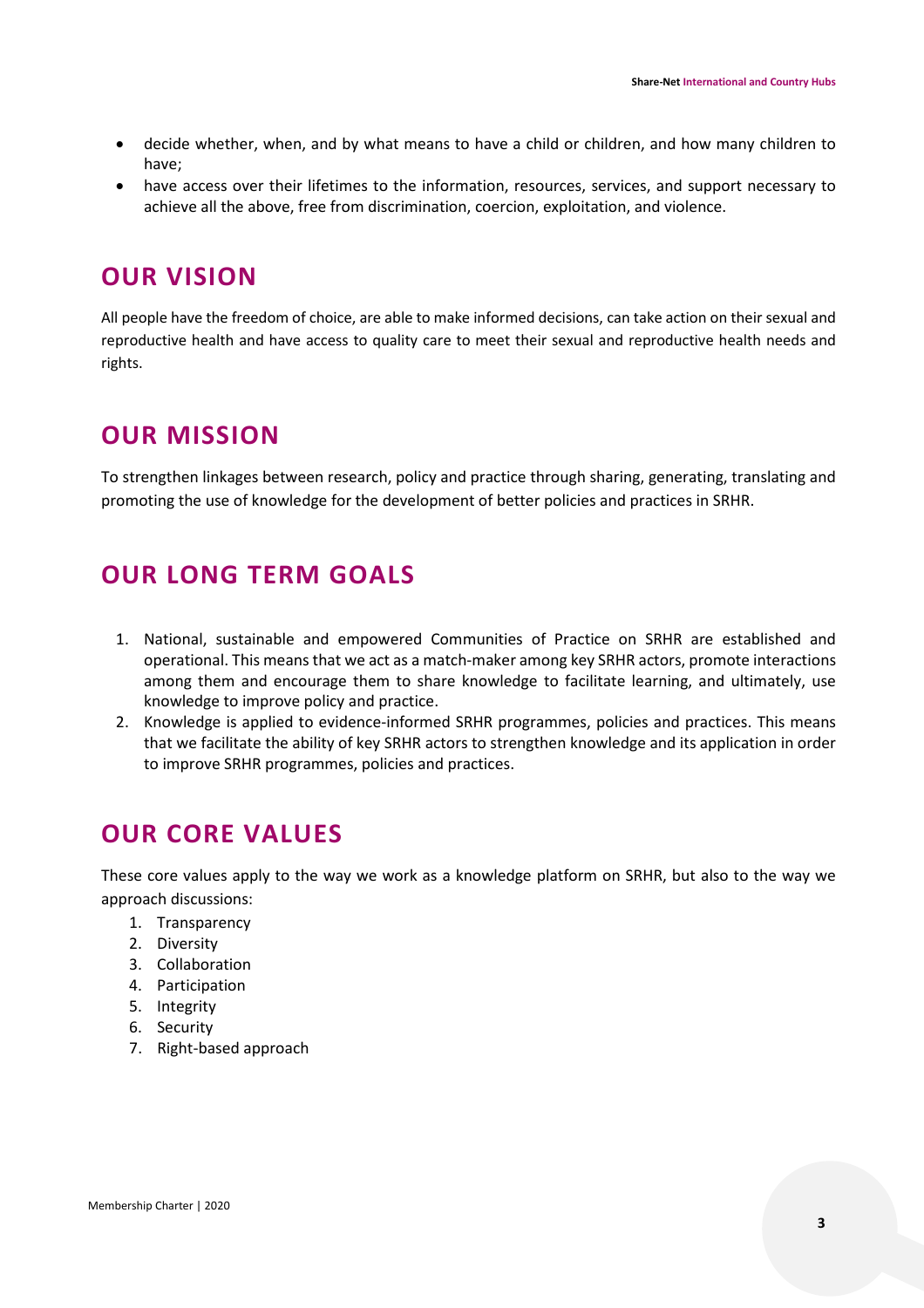# **MEMBERSHIP COMMITMENT**

### **IN RELATION TO TRANSPARENCY**

- We expect transparency from each other in relation to our work as members and on our efforts to advance SRHR.
- We inform each other of our respective situations in relation to advancing SRHR and we support each other to be as effective as possible, which includes honestly discussing lessons learned and best practices.

### **IN RELATION TO DIVERSITY**

• We value the contributions of others. Therefore, we invest in learning from each other and in networking, in particular to exchange knowledge and information on SRHR related issues. We conduct ourselves in a respectful manner, treat all members with respect and reject any kind of (sexual or physical) intimidation, bullying, aggression and discrimination based on gender, sexual orientation, race, ethnicity, national origin, age or religion in any situation or circumstance.

#### **IN RELATION TO COLLABORATION**

We commit to collaborating and investing our time, energy and other resources to contribute to shared Share-Net activities to advance the goals of Share-Net International, which in turns advances the goals of its members. We do this to demonstrate our engagement and to promote alignment within our shared cause.

#### **IN RELATION TO PARTICIPATION**

• We put effort into providing equal opportunities for participation and giving equal consideration, visibility and voice to each other to ensure balance in views and action that support our understanding of sexual and reproductive health and rights across the platform, including across the country hubs.

### **IN RELATION TO INTEGRITY**

- We expect each other to take on our membership role conscientiously, honestly and with the best interests of Share-Net International in mind, and we commit not to use our positions for private or personal advantage. We communicate any possible conflict of interest to the Secretariat.
- We do everything to prevent fraud, and in cases of fraud we take measures.

#### **IN RELATION TO USING A HUMAN-RIGHTS BASED APPROACH**

• We are dedicated to using a human-rights based approach in all aspects of our work. This means that our work is based on international human rights standrads and directed to protecting and promoting human rights.<sup>[3](#page-3-0)</sup> Furthermore, we are especially dedicated to those who are most marginalised, exluded or discriminated against.

#### **IN RELATION TO HAVING A COMMON VOICE**

 $\overline{a}$ 

<span id="page-3-0"></span><sup>3</sup> UNFPA, The Human Rights Based Approach. 2020. [website] <https://www.unfpa.org/human-rights-based-approach>